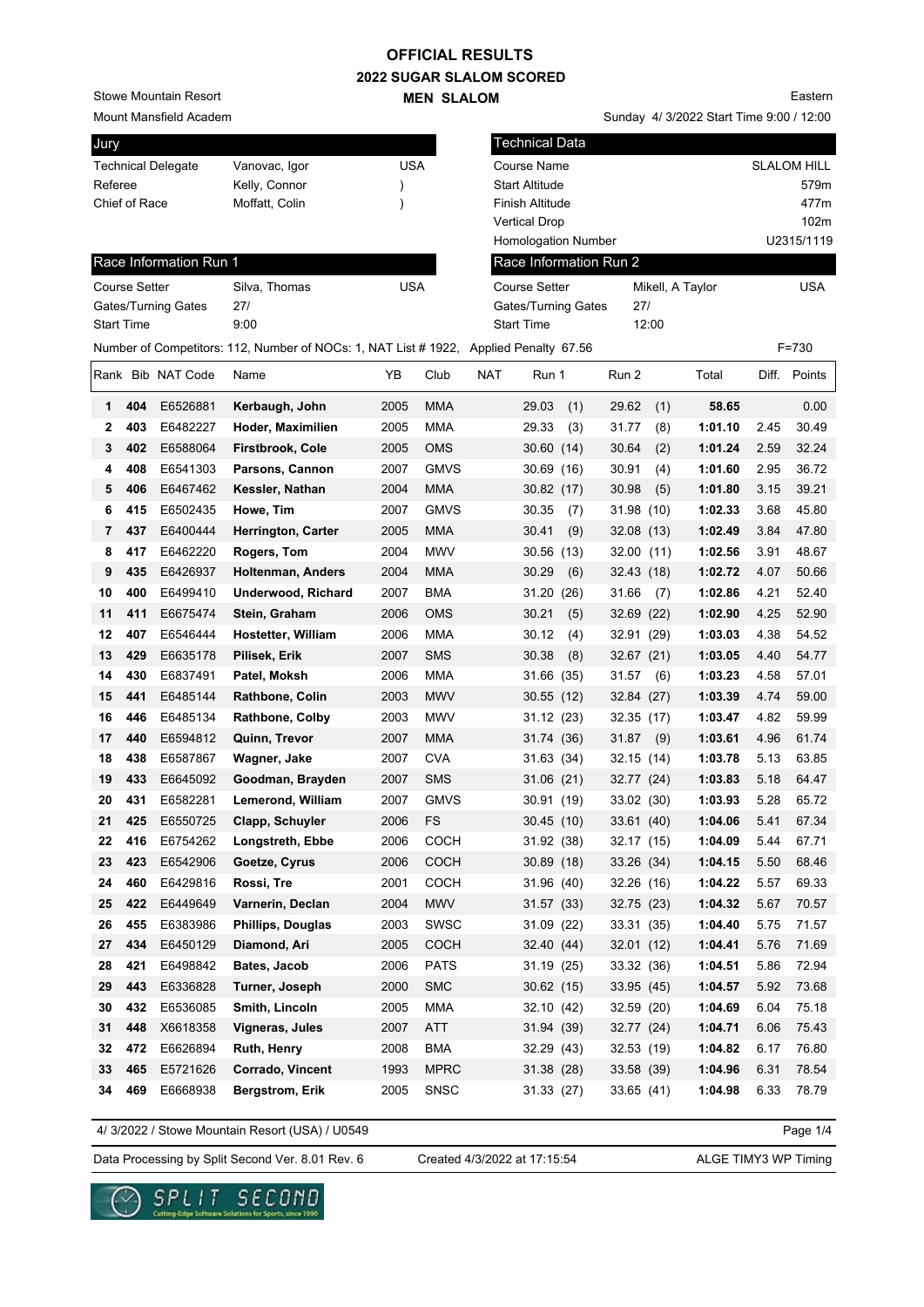## **2022 SUGAR SLALOM SCORED MEN SLALOM OFFICIAL RESULTS**

 **445** E6420041 **Flaherty, Patrick** 2002 SMC 32.52 (45) 34.95 (56) **1:07.47** 8.82 109.78 **52 444** E6453958 **Fish, Erik** 2005 WMRT 32.66 (46) 34.83 (54) **1:07.49** 8.84 110.03 **53 474** E6626795 **Rotermund, Sam** 2007 OMS 33.90 (66) 33.77 (42) **1:07.67** 9.02 112.27 **54 480** E6716692 **Sarsfield, Luke** 2006 PASEF 33.52 (63) 34.16 (46) **1:07.68** 9.03 112.39 **55 468** E6668311 **Karr, Harry** 2008 MMA 33.45 (62) 34.81 (53) **1:08.26** 9.61 119.61 **56 473** E6595409 **Pursel, Arthur** 2008 BMA 33.21 (56) 35.44 (61) **1:08.65** 10.00 124.47 **57 463** E6650801 **Calcagni, Mateo** 2008 GMVS 33.22 (57) 35.95 (66) **1:09.17** 10.52 130.94 **58 510** E6620323 **Rathbone, Beckett** 2008 ATT 34.64 (71) 34.71 (52) **1:09.35** 10.70 133.18 **59 477** E6824881 **Brown, Spencer** 2007 RMS 33.14 (54) 36.50 (70) **1:09.64** 10.99 136.79 **60 483** E6790204 **MacDonald, Drew** 2007 RMS 33.28 (59) 36.58 (71) **1:09.86** 11.21 139.53 **61 467** E6463169 **Lombardi, Oskar** 2004 TRRT 34.15 (69) 35.91 (65) **1:10.06** 11.41 142.02 **62 485** E6501311 **Schmidt, Spencer** 2003 THDR 33.34 (60) 36.81 (73) **1:10.15** 11.50 143.14 **63 491** E6827203 **Coviello, Miles** 2008 MMA 33.24 (58) 36.92 (74) **1:10.16** 11.51 143.26 **64 505** E6723623 **Hepburn, Jack** 2008 CVA 34.02 (67) 36.46 (69) **1:10.48** 11.83 147.24 **65 479** E6800333 **Haueisen, Maxwell** 2006 ATT 33.41 (61) 37.10 (75) **1:10.51** 11.86 147.62 **66 500** E6760031 **Whipple, Oliver** 2008 CVA 34.53 (70) 36.02 (67) **1:10.55** 11.90 148.12 **67 482** E6806726 **Derosa, Maximus** 2007 RMS 35.77 (80) 35.10 (57) **1:10.87** 12.22 152.10 **68 501** E6751330 **Bland, Tanner** 2008 CVA 33.79 (65) 37.22 (76) **1:11.01** 12.36 153.84 **69 504** E6822794 **Winder, Charles** 2008 FSC 35.71 (77) 35.33 (59) **1:11.04** 12.39 154.21 **70 492** E6748654 **Firestone, George** 2008 SMS 35.75 (78) 35.43 (60) **1:11.18** 12.53 155.96 **71 478** E6719731 **Clapp, Hayden** 2008 FS 35.61 (76) 35.65 (62) **1:11.26** 12.61 156.95 **72 488** E6867274 **Brown, Colin** 2008 RMS 36.10 (81) 35.88 (64) **1:11.98** 13.33 165.91 **73 507** E6954468 **Antonescu, Dinu** 2008 MPRC 34.70 (72) 37.48 (77) **1:12.18** 13.53 168.40 **74 506** E6792661 **Finnerty, Cavan** 2008 BOC 36.58 (82) 35.81 (63) **1:12.39** 13.74 171.02 **75 494** E7004139 **Mastropietro, Anthony** 2007 WILLD 36.78 (83) 36.22 (68) **1:13.00** 14.35 178.61 **76 499** E6850025 **Patel, Shlok** 2008 HUNTR 35.39 (74) 38.03 (78) **1:13.42** 14.77 183.84 **77 508** E6807514 **Sloan, Jed** 2008 WMR 37.31 (84) 36.79 (72) **1:14.10** 15.45 192.30 **78 495** E7001932 **Disiena, Matthew** 2008 WILLD 35.75 (78) 38.69 (79) **1:14.44** 15.79 196.53 **79 489** E7003015 **Puchner, Alexander** 2007 CR 35.33 (73) 40.20 (81) **1:15.53** 16.88 210.10

Eastern

| olowc Modificali i tcaoit |     |                        |                             |      | <b>IVIEN SLALUIVI</b> |            |            |                                         |         |       | Laster      |
|---------------------------|-----|------------------------|-----------------------------|------|-----------------------|------------|------------|-----------------------------------------|---------|-------|-------------|
|                           |     | Mount Mansfield Academ |                             |      |                       |            |            | Sunday 4/ 3/2022 Start Time 9:00 / 12:0 |         |       |             |
|                           |     | Rank Bib NAT Code      | Name                        | ΥB   | Club                  | <b>NAT</b> | Run 1      | Run 2                                   | Total   | Diff. | Points      |
| 35                        | 439 | E6577772               | Hazen, William              | 2004 | <b>PROC</b>           |            | 31.16(24)  | 33.84(43)                               | 1:05.00 | 6.35  | 79.04       |
| 36                        | 456 | X6906033               | <b>Arsenault, Simon</b>     | 2008 | <b>BMA</b>            |            | 32.86 (48) | 33.03 (31)                              | 1:05.89 | 7.24  | 90.11       |
|                           | 412 | E6616871               | Haskett, Finn               | 2007 | <b>GACP</b>           |            | 32.03(41)  | 33.86 (44)                              | 1:05.89 | 7.24  | 90.11       |
| 38                        | 470 | E6774251               | <b>Farrell Eastman, Sky</b> | 2008 | <b>COCH</b>           |            | 33.10 (52) | 32.80 (26)                              | 1:05.90 | 7.25  | 90.24       |
| 39                        | 447 | E6643690               | Poodiack, Owen              | 2005 | <b>OMS</b>            |            | 31.44 (29) | 34.61 (50)                              | 1:06.05 | 7.40  | 92.11       |
| 40                        | 449 | E6575765               | LeBlanc, Caedmon            | 2008 | <b>GMVS</b>           |            | 31.45 (30) | 34.65 (51)                              | 1:06.10 | 7.45  | 92.73       |
| 41                        | 458 | E6757634               | Poodiack, Dillon            | 2007 | <b>OMS</b>            |            | 33.00(49)  | 33.25(33)                               | 1:06.25 | 7.60  | 94.60       |
| 42                        | 451 | X7080428               | Cramm, Stephen              | 2006 | MMA                   |            | 31.45 (30) | 34.83 (54)                              | 1:06.28 | 7.63  | 94.97       |
| 43                        | 452 | E6619186               | O'Connor, Brendan           | 2006 | <b>MMA</b>            |            | 33.09 (51) | 33.20 (32)                              | 1:06.29 | 7.64  | 95.09       |
| 44                        | 453 | E6574425               | Christie, Ian               | 2007 | <b>CVA</b>            |            | 31.77 (37) | 34.53 (49)                              | 1:06.30 | 7.65  | 95.22       |
| 45                        | 436 | E6600685               | Francisco, George           | 2006 | <b>COCH</b>           |            | 32.79 (47) | 33.56 (38)                              | 1:06.35 | 7.70  | 95.84       |
| 46                        | 462 | E7133604               | Puleio, Stokely             | 2004 | <b>SNSC</b>           |            | 33.53 (64) | 32.85 (28)                              | 1:06.38 | 7.73  | 96.21       |
| 47                        | 454 | E6249752               | Clem, Shaun                 | 2000 | <b>SMC</b>            |            | 33.02 (50) | 33.51(37)                               | 1:06.53 | 7.88  | 98.08       |
| 48                        | 459 | E6611706               | Williamson, Aidan           | 2007 | <b>KMS</b>            |            | 31.47 (32) | 35.24 (58)                              | 1:06.71 | 8.06  | 100.32      |
| 49                        | 457 | E6675813               | <b>Freund, Carter</b>       | 2007 | <b>KMS</b>            |            | 33.11(53)  | 34.28 (47)                              | 1:07.39 |       | 8.74 108.78 |
| 50                        | 502 | E6784832               | Neel, Charlie               | 2008 | <b>BBTS</b>           |            | 33.17 (55) | 34.30 (48)                              | 1:07.47 |       | 8.82 109.78 |

4/ 3/2022 / Stowe Mountain Resort (USA) / U0549

Page 2/4

Data Processing by Split Second Ver. 8.01 Rev. 6 Created 4/3/2022 at 17:15:54 ALGE TIMY3 WP Timing

Created 4/3/2022 at 17:15:54



Stowe Mountain Resort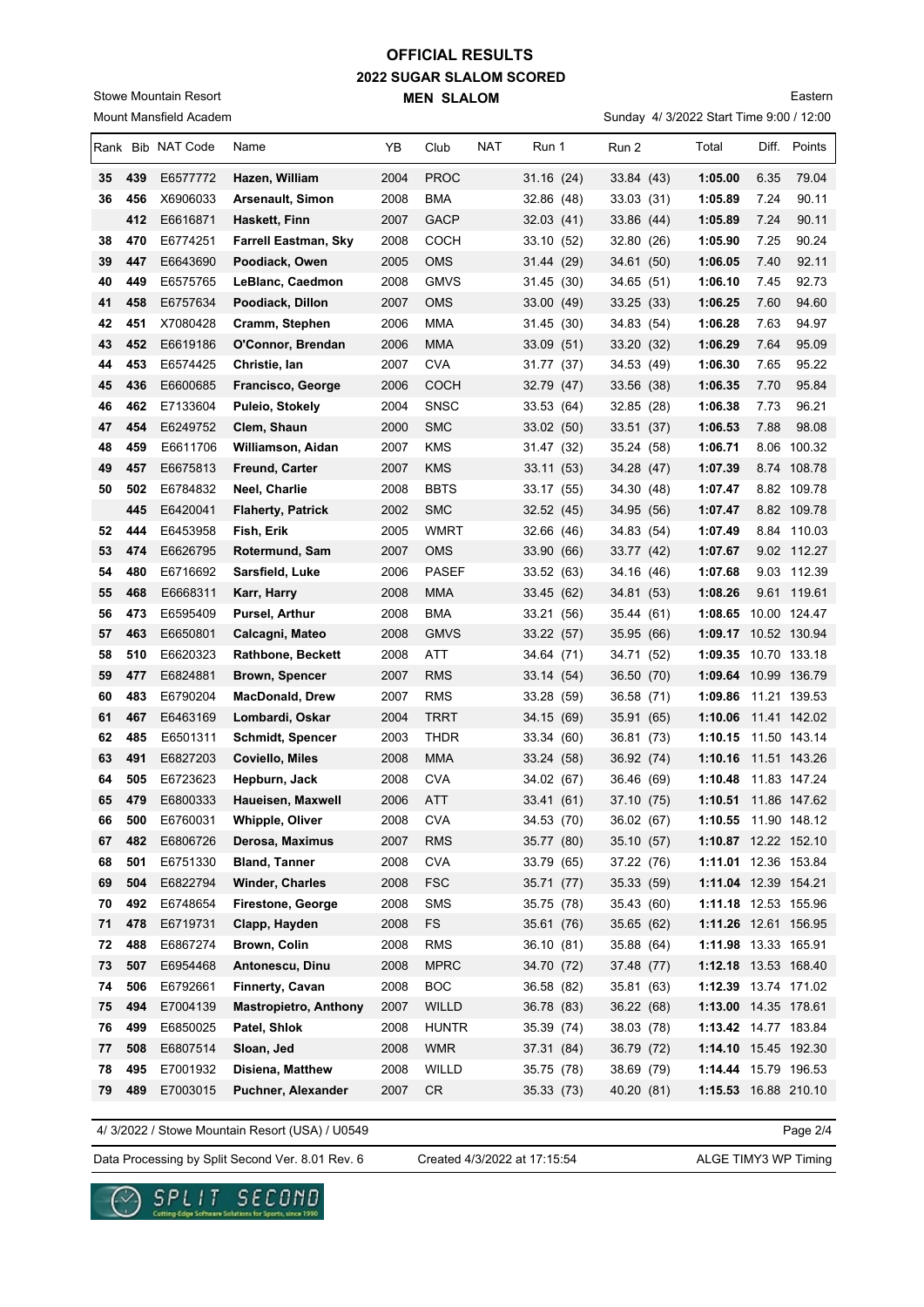## **2022 SUGAR SLALOM SCORED MEN SLALOM OFFICIAL RESULTS**

Eastern

Sunday 4/ 3/2022 Start Time 9:00 / 12:00

|                                                                                                          |                                      | Mount Mansfield Academ |                                                 |      |              |     |            |  |            |     |         |                                              | Sunday 4/ 3/2022 Start Time 9:00 / 12:00 |  |  |
|----------------------------------------------------------------------------------------------------------|--------------------------------------|------------------------|-------------------------------------------------|------|--------------|-----|------------|--|------------|-----|---------|----------------------------------------------|------------------------------------------|--|--|
|                                                                                                          |                                      | Rank Bib NAT Code      | Name                                            | YB   | Club         | NAT | Run 1      |  | Run 2      |     | Total   |                                              | Diff. Points                             |  |  |
| 80                                                                                                       | 475                                  | E6501793               | <b>Filkorn, Charles</b>                         | 2006 | <b>COCH</b>  |     | 34.06 (68) |  | 42.53 (83) |     |         |                                              |                                          |  |  |
| 81                                                                                                       | 484                                  | E6641492               | Burkart, Joshua                                 | 2006 | <b>TRRT</b>  |     | 35.49 (75) |  | 42.18 (82) |     |         |                                              |                                          |  |  |
|                                                                                                          |                                      |                        |                                                 |      |              |     |            |  |            |     |         |                                              |                                          |  |  |
|                                                                                                          |                                      |                        | <b>NOT PERMITTED TO START 1st RUN</b>           |      |              |     |            |  |            |     |         | 1:16.59 17.94 223.29<br>1:17.67 19.02 236.74 |                                          |  |  |
|                                                                                                          |                                      |                        |                                                 |      |              |     |            |  |            |     |         |                                              |                                          |  |  |
|                                                                                                          |                                      |                        | DID NOT START 1st RUN: 24 competitors           |      |              |     |            |  |            |     |         |                                              |                                          |  |  |
|                                                                                                          | 509                                  | E6358382               | Waterfall, Cody                                 | 2002 | <b>GMVS</b>  |     |            |  |            |     |         |                                              |                                          |  |  |
|                                                                                                          | 503                                  | E6293558               | Cuddy, Thomas                                   | 1997 | <b>MPRC</b>  |     |            |  |            |     |         |                                              |                                          |  |  |
|                                                                                                          | 498                                  | E6796278               | Tashman, Zeke                                   | 2007 | <b>THDR</b>  |     |            |  | 38.93 (80) |     |         |                                              |                                          |  |  |
|                                                                                                          | 496                                  | E7069181               | Hall, Charles                                   | 2008 | <b>MSA</b>   |     |            |  |            |     |         |                                              |                                          |  |  |
|                                                                                                          | 493                                  | E6783470               | Small, John                                     | 2008 | <b>BBTS</b>  |     |            |  |            |     |         |                                              |                                          |  |  |
|                                                                                                          | 490                                  | E6974448               | Zhang, Elliott                                  | 2006 | <b>THDR</b>  |     |            |  | <b>DNF</b> |     |         |                                              |                                          |  |  |
|                                                                                                          | 487                                  | E6667790               | <b>Barnes, Forrest</b>                          | 2008 | <b>BOC</b>   |     |            |  |            |     |         |                                              |                                          |  |  |
|                                                                                                          | 486                                  | E6685152               | Dube, Brendan                                   | 2004 | <b>WMRT</b>  |     |            |  |            |     |         |                                              |                                          |  |  |
|                                                                                                          | 481                                  | E6644820               | Poodiack, Chase                                 | 2005 | <b>OMS</b>   |     |            |  |            |     |         |                                              |                                          |  |  |
|                                                                                                          | 476                                  | E7029516               | Sternberg, Jacob                                | 2007 | <b>COCH</b>  |     |            |  |            |     |         |                                              |                                          |  |  |
|                                                                                                          | 466                                  | E6748254               | Fonash, Alec                                    | 2007 | <b>OMS</b>   |     |            |  | <b>DNF</b> |     |         |                                              |                                          |  |  |
|                                                                                                          | 464                                  | E6571337               | Berens, Cameron                                 | 2007 | <b>MMA</b>   |     |            |  | <b>DNF</b> |     |         |                                              |                                          |  |  |
|                                                                                                          | 461                                  | E6683816               | Schemmel, Lukas                                 | 2007 | <b>BBTS</b>  |     |            |  |            |     |         |                                              |                                          |  |  |
|                                                                                                          | 450                                  | E6708524               | <b>Walker, Chase</b>                            | 2008 | <b>GMVS</b>  |     |            |  |            |     |         |                                              |                                          |  |  |
|                                                                                                          | 442                                  | E6600332               | Fecteau, Derek                                  | 2007 | <b>COCH</b>  |     |            |  |            |     |         |                                              |                                          |  |  |
|                                                                                                          | 428                                  | E6583741               | Spenlinhauer, Brady                             | 2004 | OMS          |     |            |  |            |     |         |                                              |                                          |  |  |
|                                                                                                          | 427                                  | E6522724               | Dahrouge, Jac                                   | 2006 | <b>SMS</b>   |     |            |  |            |     |         |                                              |                                          |  |  |
|                                                                                                          | 424                                  | E6637187               | Christensen, Ty                                 | 2007 | <b>BMA</b>   |     |            |  | <b>DNF</b> |     |         |                                              |                                          |  |  |
|                                                                                                          | 420                                  | E6620319               | Rathbone, Ethan                                 | 2006 | <b>GMVS</b>  |     |            |  | <b>DNF</b> |     |         |                                              |                                          |  |  |
|                                                                                                          | 418                                  | E6268418               | Shafritz, Justin                                | 2003 | <b>COCH</b>  |     |            |  |            |     |         |                                              |                                          |  |  |
|                                                                                                          | 414                                  | E6452398               | Lowell, Tommy                                   | 2004 | <b>GACP</b>  |     |            |  |            |     |         |                                              |                                          |  |  |
|                                                                                                          | 410                                  | E6336838               | <b>Turner, Bobby</b>                            | 2003 | <b>GACP</b>  |     |            |  |            |     |         |                                              |                                          |  |  |
|                                                                                                          | 409                                  | E6451179               | Apple, Cailin                                   | 2005 | <b>BMA</b>   |     |            |  |            |     |         |                                              |                                          |  |  |
|                                                                                                          | 405                                  | E6452326               | Robin, Kyle                                     | 2005 | <b>BMA</b>   |     |            |  |            |     |         |                                              |                                          |  |  |
|                                                                                                          |                                      |                        |                                                 |      |              |     |            |  |            |     |         |                                              |                                          |  |  |
|                                                                                                          |                                      |                        | DID NOT FINISH 1st RUN: 2 competitors           |      |              |     |            |  |            |     |         |                                              |                                          |  |  |
|                                                                                                          | 497                                  | E6807412               | Arbesman, Blu                                   | 2007 | <b>THDR</b>  |     |            |  |            |     |         |                                              |                                          |  |  |
|                                                                                                          | 419                                  | E6576167               | Hostetter, Benjamin                             | 2006 | <b>MMA</b>   |     |            |  |            |     |         |                                              |                                          |  |  |
|                                                                                                          |                                      |                        |                                                 |      |              |     |            |  |            |     |         |                                              |                                          |  |  |
|                                                                                                          |                                      |                        | DISQUALIFIED 1st RUN: 2 competitors             |      |              |     |            |  |            |     |         |                                              |                                          |  |  |
|                                                                                                          | 471                                  | E6826298               | Schnipper, Leo                                  | 2004 | <b>OKEMO</b> |     |            |  |            |     | Gate 10 |                                              |                                          |  |  |
|                                                                                                          | 426                                  | E6472240               | Baron, Liam                                     | 2005 | <b>MMA</b>   |     |            |  | 30.87      | (3) | Gate 27 |                                              |                                          |  |  |
|                                                                                                          |                                      |                        |                                                 |      |              |     |            |  |            |     |         |                                              |                                          |  |  |
|                                                                                                          |                                      |                        | <b>NOT PERMITTED TO START 2nd RUN</b>           |      |              |     |            |  |            |     |         |                                              |                                          |  |  |
|                                                                                                          |                                      | DID NOT START 2nd RUN  |                                                 |      |              |     |            |  |            |     |         |                                              |                                          |  |  |
|                                                                                                          | DID NOT FINISH 2nd RUN: 1 competitor |                        |                                                 |      |              |     |            |  |            |     |         |                                              |                                          |  |  |
|                                                                                                          |                                      | 399 E6485554           | Murray, Tyler                                   | 2004 | <b>MWV</b>   |     | 30.94 (20) |  | <b>DNF</b> |     |         |                                              |                                          |  |  |
|                                                                                                          |                                      |                        |                                                 |      |              |     |            |  |            |     |         |                                              |                                          |  |  |
|                                                                                                          |                                      |                        | 4/ 3/2022 / Stowe Mountain Resort (USA) / U0549 |      |              |     |            |  |            |     |         |                                              | Page 3/4                                 |  |  |
| Data Processing by Split Second Ver. 8.01 Rev. 6<br>Created 4/3/2022 at 17:15:54<br>ALGE TIMY3 WP Timing |                                      |                        |                                                 |      |              |     |            |  |            |     |         |                                              |                                          |  |  |



Stowe Mountain Resort